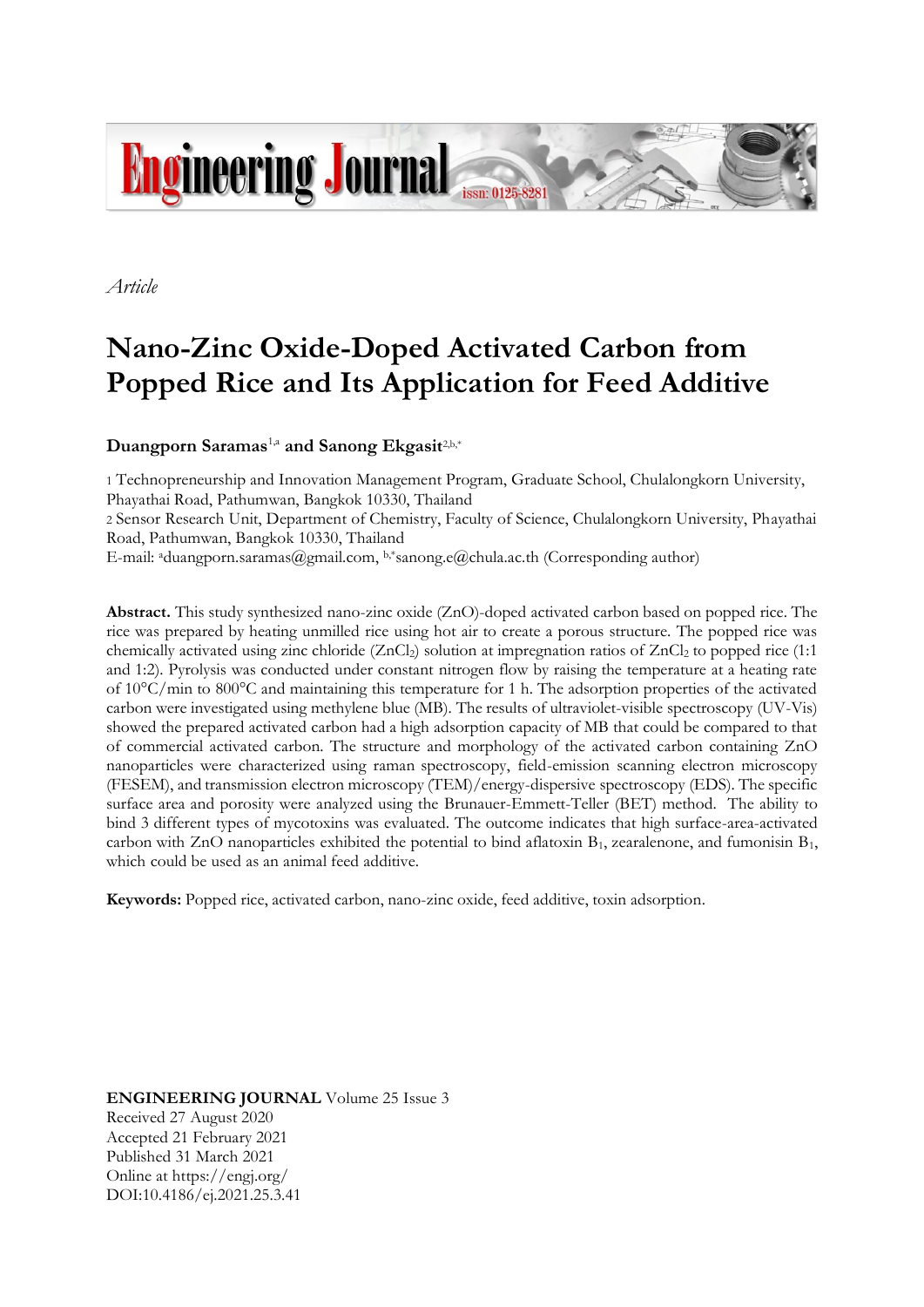## **1. Introduction**

Rice is one of the major export agricultural products of Thailand. It is the staple food for more than half the world's population and is consumed by over 3.5 billion people worldwide [1]. In particular, Thailand is one of the major exporters of rice in the world rice market. Growing rice has been the way of life for Thai farmers. According to the Thai Rice Exporters Association, Thailand created a record in 2017 by exporting 11.63 million tons of rice [2]. With this, Thailand has become the world's second-largest rice exporter after India.

It should be noted that price fluctuations are common for agricultural products. The price of rice is affected by market volatility, global demand and supply, and natural disasters. Thailand also periodically suffers from the production of low-quality rice, which leads to several problems, such as low-price range, high inventory, and insect-damaged rice. Poor-quality rice fetches lower market prices. Therefore, it is important to find a method to turn inedible low-quality rice into a valuable product.

Rice can be turned into popped rice with a spongelike open pore structure [3]. This unique structure has the potential to be modified into activated carbon due to its outstanding adsorption properties. Activated carbon with high physicochemical stability [4], good mechanical properties [5–6], high surface reactivity [7–8], and a large surface area [9–10] can generally be produced from carbonaceous materials [11] with a well-developed porous structure. Moreover, physical, and chemical properties of the starting materials and activation method play a significant role in the adsorption characteristics of activated carbon [6, 11, 12]. However, activated carbon prepared from starch or grains has not been investigated much compared to activated carbon fibers and granules.

Activated carbon is widely used in a broad range of applications including agriculture [13], environmental remediation [14], energy storage [15], catalysis [16], and electrode materials for electrochemical devices [17]. One interesting application of activated carbon is its use as a mycotoxin binder. Mycotoxins are considered to be one of the most dangerous contaminants of human food and animal feed. Exposure to mycotoxins can result in disease or death in both humans and animals. Global losses due to mycotoxins and their impact on human and animal health have been associated with national economic implications [18]; these losses can occur at all levels of food and feed production, for example, during crop and animal production, processing, and distribution [19]. Among the many mycotoxins that can be found, aflatoxin  $B_1$ , zearalenone, and fumonisin  $B_1$  are well known for their toxicity and occurrence, especially in animals [20–24]. In addition to activated carbon, ZnO nanoparticles have been used in animal feed as an alternative to existing antibiotics. The addition of ZnO n anoparticles to animal feed can increase productivity and effectively reduce the occurrence of postweaning diarrhea in piglets [25].

In this study, activated carbon was prepared by chemically activating popped rice using zinc chloride  $(ZnCl<sub>2</sub>)$ . In the absence of an intense washing step,  $ZnO$ remained in the structure of the activated carbon. This method can be an alternative to utilize both activated carbon and ZnO as feed additives.

The objective of this research was to prepare activated carbon containing ZnO nanoparticles through a carbonization process using ZnCl2. Low-cost Thai waxy rice was selected as the raw material to prepare the popped rice. The properties of the activated carbon based on popped rice containing ZnO nanoparticles, including its structure and morphology, were evaluated. Furthermore, the toxin adsorption capacity of activated carbon containing ZnO nanoparticles was measured.

# **2. Experimental**

## **2.1. Materials and Chemicals**

A native Thai waxy rice variety with a relatively low commercial value known as "Laow-taek" (Oryza sativa L.) was used as the starting material to produce popped rice. Waxy rice typically has shown very low amylose compared to non-waxy rice which contains high amylose content [26]. Popping of waxy paddy rice in hot air provided higher expansion and higher yield than non-waxy rice [27].

The unmilled rice was taken from the Yasothon Province, which is situated in the northeastern region of Thailand. ZnCl<sub>2</sub>, (purity  $> 97\%$ ) was purchased from Fisher Scientific, whereas ethanol (AR grade) and methylene blue (MB) were purchased from Merck (Thailand). The commercial activated carbon Greater CA-R-BON® (Greater Pharma, Thailand) was purchased from a local pharmacy. Standard solutions of aflatoxin  $B_1$ , zearalenone, and fumonisin  $B_1$  were purchased from Romer Labs. The chemical structures of aflatoxin  $B_1$ , zearalenone, and fumonisin  $B_1$  have been presented in Fig. 1.



Fig. 1. Chemical structures of mycotoxins employed in this study (aflatoxin  $B_1$ , zearalenone, and fumonisin  $B_1$ ).

# **2.2. Preparation of Popped Rice and Activated Carbon Samples**

Popping is a simultaneous starch gelatinization and expansion process in which kernels are heated, until the internal moisture expands and pops into the outer shell of the kernel [28-30]. A simple method for making popped rice was performed by the combined mode of conduction and convection heat transfer. The popping process was prepared by hot-air heating at 215°C. The unmilled rice was popped in an electric pan for 40–60 sec. The amylose and amylopectin in starch granule were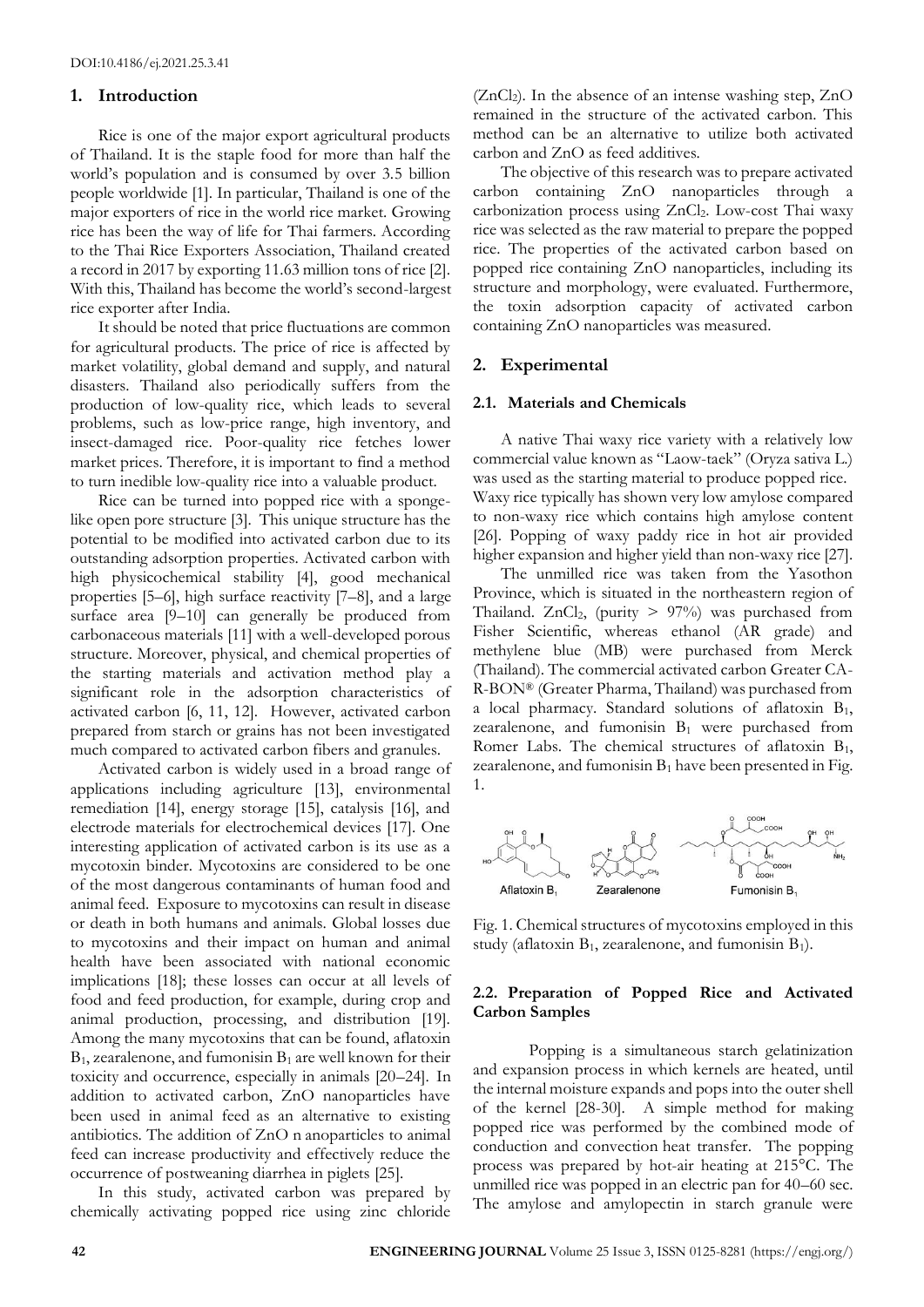exploded due to the superheated water in granule. The granule expanded into sponge-like structure. After that, rice husks were removed from popped rice. The popped rice samples were crushed in a blender and sieved to obtain a selected particle size in the range of 1–2 mm. The samples were then dried in an oven at 110<sup>o</sup>C for 3 h to remove moisture.

As popped rice is hygroscopic material, ethanol was used to prepare  $ZnCl<sub>2</sub>$  solution at 10% (w/v). The popped rice was then immersed in ZnCl<sub>2</sub> solution at an impregnation ratio of  $ZnCl<sub>2</sub>$  to popped rice of 1:1 and 1:2. The impregnation time was 24 h before filtering and drying.

The impregnated samples were subjected to pyrolysis using a muffle furnace under nitrogen gas. A constant nitrogen flow was applied for 20 minutes before pyrolysis to make an oxygen-frees oven. The temperature was continuously raised at a heating rate of 10  $\mathrm{C/min}$  to 800 °C. The activation temperature was maintained at 800 °C for 1 h before cooling the oven down to ambient temperature.

The activated carbon samples were pulverized by a Rocklabs benchtop ring mill before sieving to achieve a particle size range of 20–45 microns. In this study, the obtained activated carbons at ZnCl<sub>2</sub> impregnation ratio of 1:1 ( $AZ1$ ), activated carbon at  $ZnCl<sub>2</sub>$  impregnation ratio of 1:2 (AZ2), commercial activated carbon (CAC), and popped rice carbon without chemical activation (PRC) were then systematically characterized and compared.

## **2.3. Characterization**

The adsorption spectra of the prepared carbon samples were collected by a fiber-optic portable UVvisible spectrophotometer (USB4000 UV/visible Spectrometer, Ocean Optics) with a halogen light source (DH-2000, Mikropack). Raman scattering spectra were collected using a DXR f39Raman microscope (ThermoScientific) with a 532-nm excitation laser. The experiments were operated under a 10X objective lens with a laser spot of 50 micrometers. Raman scattering spectra were collected using a 4-second exposure time with 32 accumulations. All spectra were presented without spectral correction. Field-emission scanning electron microscopy (FESEM, JSM-7800F Prime, JEOL) measurements were collected to investigate the morphology of the popped rice and carbon samples using an accelerating voltage of 3 kV. All the analyses were conducted using samples that had been gold-coated. The specific surface area and porosity were analyzed using the Brunauer-Emmett-Teller (BET) method with the aid of a nitrogen adsorption-desorption analyzer (BELSORP-mini II, BEL) at -198º C. The formation of ZnO in the activated carbon was analyzed using an X-ray diffractometer (XRD, PANalytical X'Pert PRO) with a CuK $\alpha$  ( $\lambda$  = 1.5406 Å) radiation source operating under a voltage of 40 kV and a current of 30 mA. It should be noted that the diffraction angle (2θ) varied between 10° and 70° with a step size of 0.02°. Transmission electron microscopy (TEM, JEM 2010F, JEOL) images were collected using an energy-dispersive spectroscopy (EDS) system operating at a working voltage of 200 kV.

# **2.4. Adsorption Test of Methylene Blue**

The adsorption efficiency has been evaluated by using methylene blue (MB) dye as the adsorbate for investigation. The adsorption experiment was conducted at room temperature using an aqueous solution of MB at a concentration of 5 ppm and shaking 10 mg of carbon sample in 50 ml of the MB solution. All samples were mixed in a syringe for one minute. Thereafter, the solution was passed through a 5  $\mu$ m Millipore filter paper using a Swinnex® filter holder to connect to the syringe. The removal of MB was observed with the aid of a UV–Vis spectrophotometer at 666 nm. UV absorbance was measured in a 10-mm cuvette with deionized water as a blank.

# **2.5. Mycotoxin Adsorption Test**

An in vitro technique was adopted to simulate the digestion process of pigs [31, 32]. Four samples of carbon were used as adsorbents to validate the in vitro mycotoxin binding test. An enzyme-linked immunosorbent assay (ELISA) was used to analyze aflatoxin  $B_1$ , zearalenone, and fumonisin  $B_1$ .

Each sample included a phosphate buffer at pH 6.0. Then activated carbon samples were added, followed by the diluted mycotoxin standard solution. To simulate the pH in the stomach, 1.0 M HCl solution was added to adjust the pH to a value of 2.0. The mixtures were shaken at 39°C for 2 h in a shaking incubator. Following this, 1 mL of phosphate buffer (0.2 M, pH 6.8) was added to the conical tube. To simulate the conditions in the small intestine, 300 μL of 1.0 M NaOH was added and incubated at pH 6.8 for 4 h. After incubation, the mixture was centrifuged, and the supernatant was collected to analyze the residual unbound toxins. With respect to the blank control, a treatment was prepared without the addition of adsorbents, and incubation was performed under the same conditions, as described earlier.

In this study, ELISA test kits were used to detect the adsorption efficiency of the adsorbent. Three toxins were included: aflatoxin  $B_1$ , zearalenone, and fumonisin  $B_1$ . The kits were used to check the amount of unbound mycotoxin. The initial amount of toxin was tested at different levels according to the maximum permissible concentration of each mycotoxin type. The initial amounts of aflatoxin  $B_1$ , zearalenone, and fumonisin  $B_1$  were 20 ppb, 200 ppb, and 1 ppm, respectively. The adsorption percentage of activated carbon was calculated by using Eq.  $(1):$ 

% adsorption = 
$$
\frac{(INT - UMT)}{INT} \times 100
$$
 (1)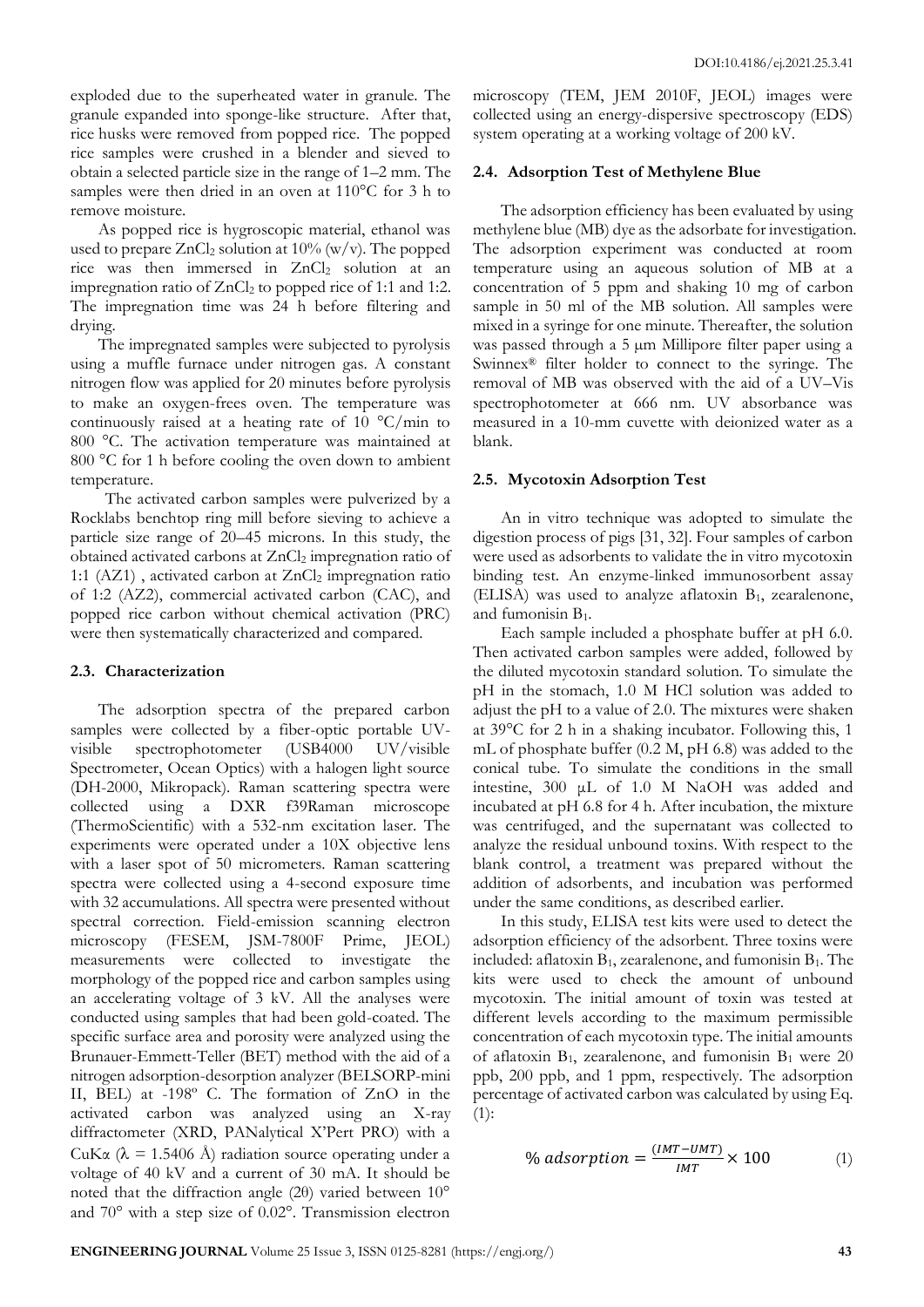where IMT is the initial amount of mycotoxin and UMT refers to the residual amount of unbound mycotoxin after the digestion procedure.

## **3. Results and Discussion**

## **3.1. UV-Vis Adsorption**

The adsorptive properties were measured by using MB adsorption technique. The test method was adapted from Nardekar and Kale [33]. Figure 2 shows the UV-Vis spectra of all samples for a one-minute adsorption test. The control sample of MB solution without any adsorbate is also included in this figure as a reference. As a result, AZ1 showed the most rapid adsorption of MB in the initial adsorption, followed by AZ2, CAC, and PRC. It was revealed that the activated carbons using  $ZnCl<sub>2</sub>$  solution, both AZ1 and AZ2, showed better performance in MB adsorption than CAC and PRC. AZ1 and AZ2 achieved 88% and 84% MB removal, respectively. CAC adsorbed 58% of MB, whereas PRC only adsorbed 15% of MB within one minute.



Fig. 2. UV-visible spectra of methylene blue solution after 1 min adsorption on different carbon samples. The dashed line indicates the control sample of methylene blue.

The faster adsorption rates of AZ1 and AZ2 implied the synergistic effect of activated carbon and ZnO. Principally, activated carbon can adsorb MB molecules due to large surface area, highly developed porosity, good adsorptivity [34]. Compared to CAC and PRC, there is also interaction between MB and ZnO shown in AZ1 and AZ2. Since ZnO demonstrated a high adsorption capacity and fast absorption rate of MB owing to the ionic bonding between the negatively charged functional groups of MB (sulfonic groups) and positively charged of ZnO [35]. As the results, activated carbon containing ZnO nanoparticles has promising potential applications as effective adsorbents for pollutants as well as toxins.

#### **3.2. Raman Analysis**

Raman spectroscopy is an important technique for determining chemical characteristic of carbonaceous

substances especially carbon black, activated carbon and graphene. The Raman spectra of activated carbon samples are shown in Fig. 3. All spectra are normalized to the intensity of the G band (1560 cm-1 ) of each spectrum. Two main first-order Raman modes at 1340 cm-1 and 1560 cm-<sup>1</sup> were observed for all carbon samples. The D band at 1340 cm-1 corresponded to disordered carbon, while the G band at 1560 cm-1 represented graphitized carbon. There were no significant differences in the positions of the D and G bands observed among all samples. The relative intensity of the G band and the D band typically depended on several conditions, including heat treatment, the crystallite size of the disordered carbon, and crystallinity. The intensity ratio of the two first-order D and G bands is related to the structure of carbon materials [36]. An intensity of the D band lower than that of the G band was found in the Raman spectra of AZ1, AZ2, and PRC. However, the Raman spectra of CAC showed an intensity of the D band stronger than that of the G band, illustrated that the disordered carbon atom containing in CAC is higher than AZ1, AZ2, and PRC.



Fig. 3. Normalized Raman spectra of carbon samples from popped rice after pyrolysis and commercial activated carbon.

#### **3.3. Scanning Electron Microscopy (SEM)**

Scanning electron microscopy (SEM) analysis was used to investigate the surface morphology. The SEM images in Fig. 4 show cross-sections of popped rice. It was confirmed that the morphology of the popped rice developed its porous structure from rice starch granules. The image appears as a sponge-like structure, and a network of pores is created after the popping of unmilled rice grains [3]. For further analysis of the porous structure, carbonization was performed to observe the morphology of the carbon and activated carbon.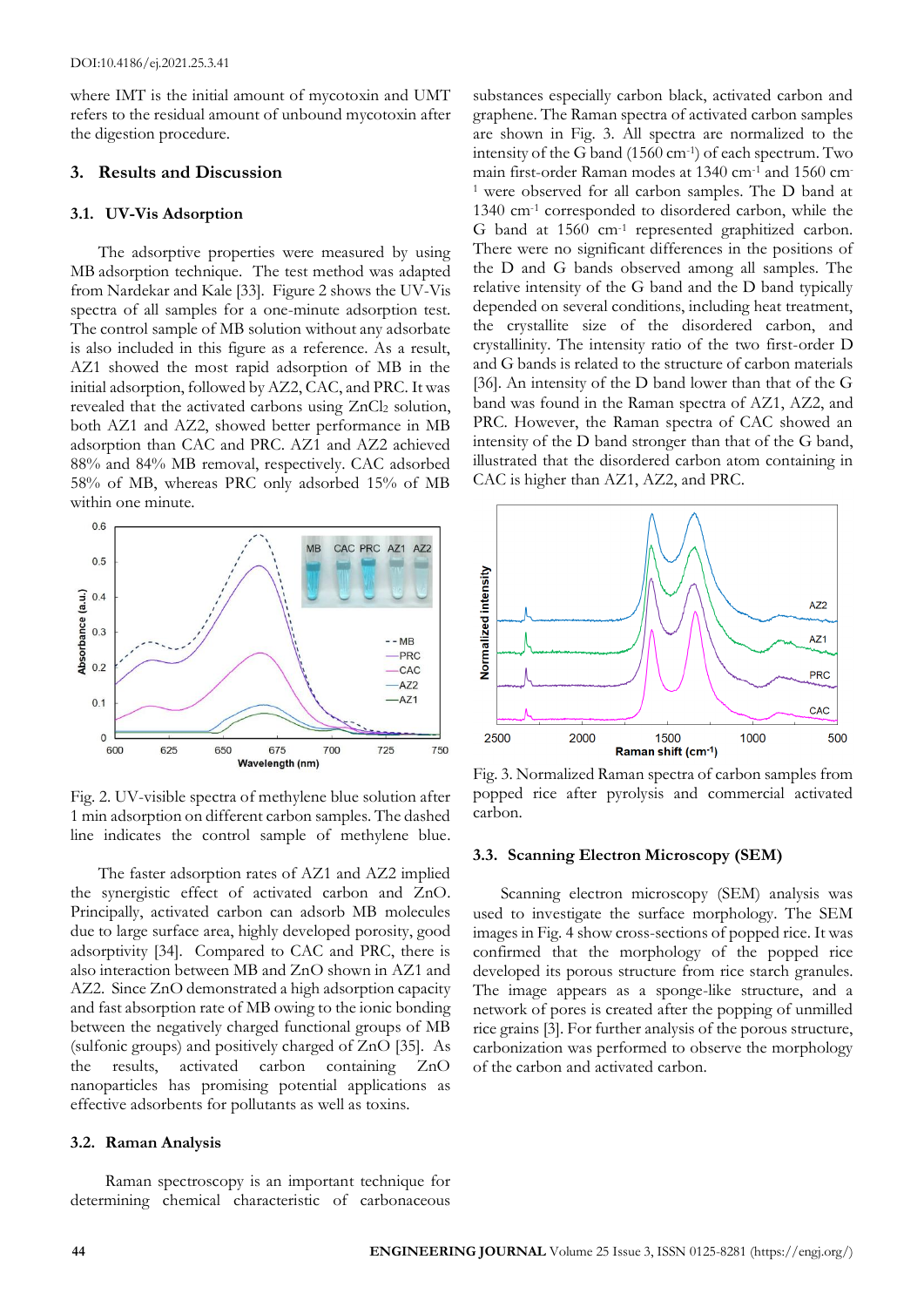

Fig. 4. SEM image showing the porous structure of popped rice before pyrolysis.

The porous structures of all carbon samples were also observed by SEM. The SEM images of CAC, PRC, AZ1, and AZ2 show a porous morphology after pyrolysis (Fig. 5). The surfaces of all samples are magnified 25000 times. The activated carbons, including CAC, AZ1, and AZ2, had a relatively well-developed micropore structure. A large number of micropores were generated as the result of the high surface area and pore volume. Although a porous structure was created in PRC, the structure was composed of large irregular particles, in contrast to CAC, AZ1, and AZ2.



Fig. 5. SEM images of carbon samples from popped rice after pyrolysis and commercial activated carbon: (a) CAC, (b) PRC, (c) AZ1, and (d) AZ2.

# **3.4. BET Surface Area**

One of the most important property of carbon-based toxin removal materials is their adsorption capacity, which is directly related to the specific surface area  $(S<sub>BET</sub>)$ , the total pore volume  $(V_{\text{tot}})$ , and the micropore volume  $(V_{\text{mic}})$ of carbon samples. The physicochemical characteristics of

the investigated materials are shown in Table 1. CAC showed the highest specific surface area among all the carbon samples, with an  $S<sub>BET</sub>$  of 1389.40 m<sup>2</sup>/g and total pore volume ( $V_{\text{tot}}$ ) of 0.64 cm<sup>3</sup>/g.

Table 1. Physicochemical characteristics of different carbon samples.

| Sample     | S <sub>BET</sub><br>$(m^2/g)$ | $V_{\text{tot}}$<br>$\rm \left( cm^3/g \right)$ | $\mathbf{V}_{\text{mic}}$<br>$\left(\frac{\text{cm}^3}{\text{g}}\right)$ | $V_{\rm mic}/V_{\rm tot}$<br>$(\%)$ | Pore<br>diameter<br>(nm) |
|------------|-------------------------------|-------------------------------------------------|--------------------------------------------------------------------------|-------------------------------------|--------------------------|
| CAC        | 1389.40                       | 0.64                                            | 0.61                                                                     | 95.48                               | 1.84                     |
| <b>PRC</b> | 633.18                        | 0.29                                            | 0.26                                                                     | 90.88                               | 1.80                     |
| AZ1        | 769.50                        | 0.36                                            | 0.33                                                                     | 90.61                               | 1.88                     |
| AZ2        | 553.02                        | 0.25                                            | 0.23                                                                     | 90.73                               | 1.79                     |

In a previous report, the original popped rice was characterized and found SBET only 130 m<sup>2</sup>/g [37]. Owing to pyrolysis process, it can be used to transform material to carbon form. The effect of pyrolysis can increase the specific surface area significantly. Pyrolyzed popped rice without ZnCl<sub>2</sub> treatment, PRC, showed a developed porous structure with an SBET of 633.18 m<sup>2</sup>/g and V<sub>tot</sub> of 0.29 cm<sup>3</sup>/g. There is no significant difference in the specific surface area and total pore volume of AZ1 and  $AZ2$  comparing with those of PRC.  $AZ1$  showed an  $S<sub>BET</sub>$ of 769.50 m<sup>2</sup>/g and V<sub>tot</sub> of 0.36 cm<sup>3</sup>/g, while AZ2 presented an S<sub>BET</sub> of 553.02 m<sup>2</sup>/g and V<sub>tot</sub> of 0.25 cm<sup>3</sup>/g. Regarding preparation method, activated carbon samples were prepared without washing to take advantage of ZnO to enhance the adsorption efficiency. Consequently, ZnO particles occupied the pores of the activated carbon [39]. The Zn content contributes to decrease the specific surface area and pore volume of AZ1 and AZ2. The  $S_{BET}$ of ZnO particles is typically in the range of  $10-70$  m<sup>2</sup>/g [38] without an obvious porous structure. These ZnO particles influence the specific surface area and porosity of AZ1 and AZ2. The total pore volumes of CAC, PRC, AZ1, and AZ2 comprised approximately 95.48%, 90.88%, 90.61%, and 90.73% of the micropores, respectively. This evidence suggests that all four samples were microporous materials.



Fig. 6. Adsorption/desorption isotherms of carbon samples from popped rice after pyrolysis and commercial activated carbon.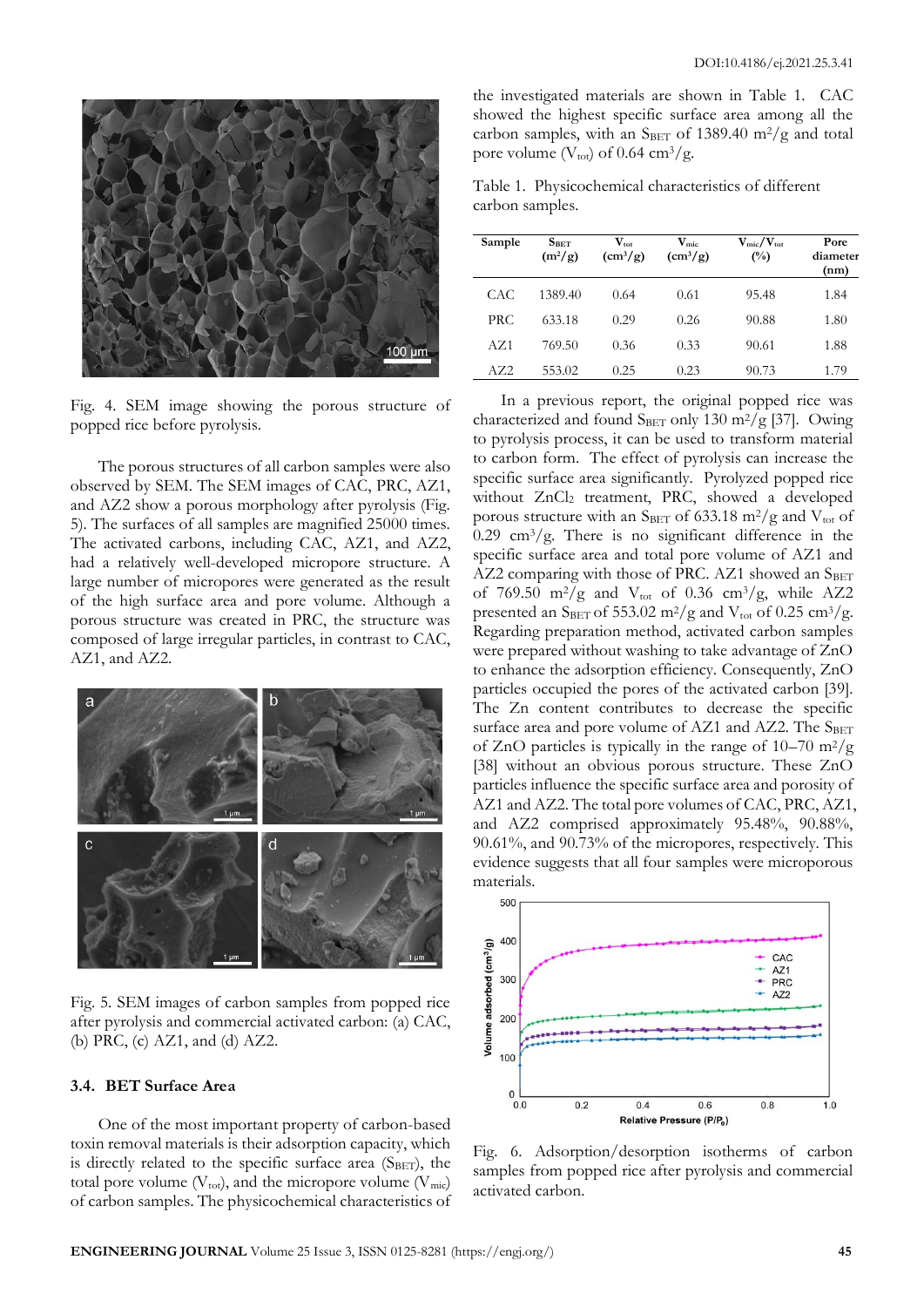The  $N_2$  adsorption isotherms of all carbon samples are illustrated in Fig. 6. In accordance with the IUPAC classification, the results show typical Type I isotherms of traditional microporous adsorbents. It is confirmed that micropores compose the majority of the total pores. According to the obtained results, large SBET and high micropores can provide evidence of accessibility and utilization of the surface for binding toxins as feed additive purpose.

#### **3.5. X-Ray Diffraction (XRD)**

The XRD technique is used to study the crystalline nature of materials. Figure 7 shows the XRD patterns of the four samples.



Fig. 7. XRD patterns of carbon samples from popped rice after pyrolysis and commercial activated carbon.

Overall, there are 2 broad peaks at  $2\theta = 25.1^{\circ}$  and  $45^{\circ}$ related to the (002) and (100) diffractions, respectively. This result indicates the formation of turbostratic structure of disordered carbon [39]. When activation temperature is below 1000 °C, activated carbon is noncrystalline which reveals the predominantly amorphous nature of the carbon [40-41]. Regarding CAC, the sharp narrow peak at 26.1° indicates the existence of graphitized crystallite in the activated carbon sample [42]. However, PRC shows the absence of a sharp peak compared to CAC. The structural identification of the activated carbon containing ZnO nanoparticles (AZ2 and AZ1) was also determined. The XRD patterns confirm the formation of ZnO nanoparticles, as seen from the crystallinity. The defined peaks at 31.7, 34.4, 36.2, and 47.5 correspond to the (100), (002), (101), and (102) crystal planes of ZnO, respectively. The position of these peaks can confirm the occurrence of the hexagonal wurtzite structure of ZnO, consistent with the values in the standard JCPDS 36-145. Surprisingly, peaks corresponding to zinc magnesium phosphate are also observed the defined peaks at 20.3, 22.0, 22.9, and 25.9, and 35.7 corresponding to the  $(101)$ ,  $(101)$ ,  $(1\overline{1}1)$ ,  $(210)$ , and  $(002)$  crystal planes of zinc magnesium phosphate, respectively. It was determined by

comparing the diffraction patterns with the standard JCPDS 31-1468.

# **3.6. Transmission Electron Microscopy (TEM)/ Energy-Dispersive Spectroscopy (EDS)**

Transmission electron microscopy (TEM) was carried out on the samples to investigate the zinc nanoparticles. Elemental analysis was performed by EDS attached to the TEM instrument. The TEM images of the zinccompound nanoparticles of PRC, AZ1, and AZ2 have been presented in Fig. 8.

In Fig. 8(a), only C and O peaks exist in the PRC sample, except for the peak due to the use of Cu, which was obtained from the copper substrate used for sample examination. In addition, no zinc peaks were detected in the EDS spectrum. From Fig. 8(b) and 8(c), an average particle size of 10–20 nm can be observed. It should be noted that AZ1 showed more zinc nanoparticles than AZ2. The TEM images of the zinc nanoparticles with spherical morphology show that the nanoparticles were uniform and quite monodisperse. Zinc signals were found in the spectra of both AZ1 and AZ2. However, phosphorous peaks were also observed, as this is a common composition in rice paddies [43]. These results indicate that zinc-compound nanoparticles were successfully obtained in AZ1 and AZ2.

#### **3.7. Toxin Adsorption**

The ability to bind three types of mycotoxin was demonstrated. In general, the binding efficacies of commercially available mycotoxin binders for various mycotoxins are different, varying from 0–90%, with some being more specific to some mycotoxins while some are not [44, 45].

The efficiency of adsorbents for binding mycotoxins is not only related to the physical structure, such as the total charge, charge distribution, pore size, and accessible surface area but also depends on several properties of mycotoxins, including polarity, solubility, size, and shape. Moreover, the charge distribution and dissociation are also essential for adsorption [23].

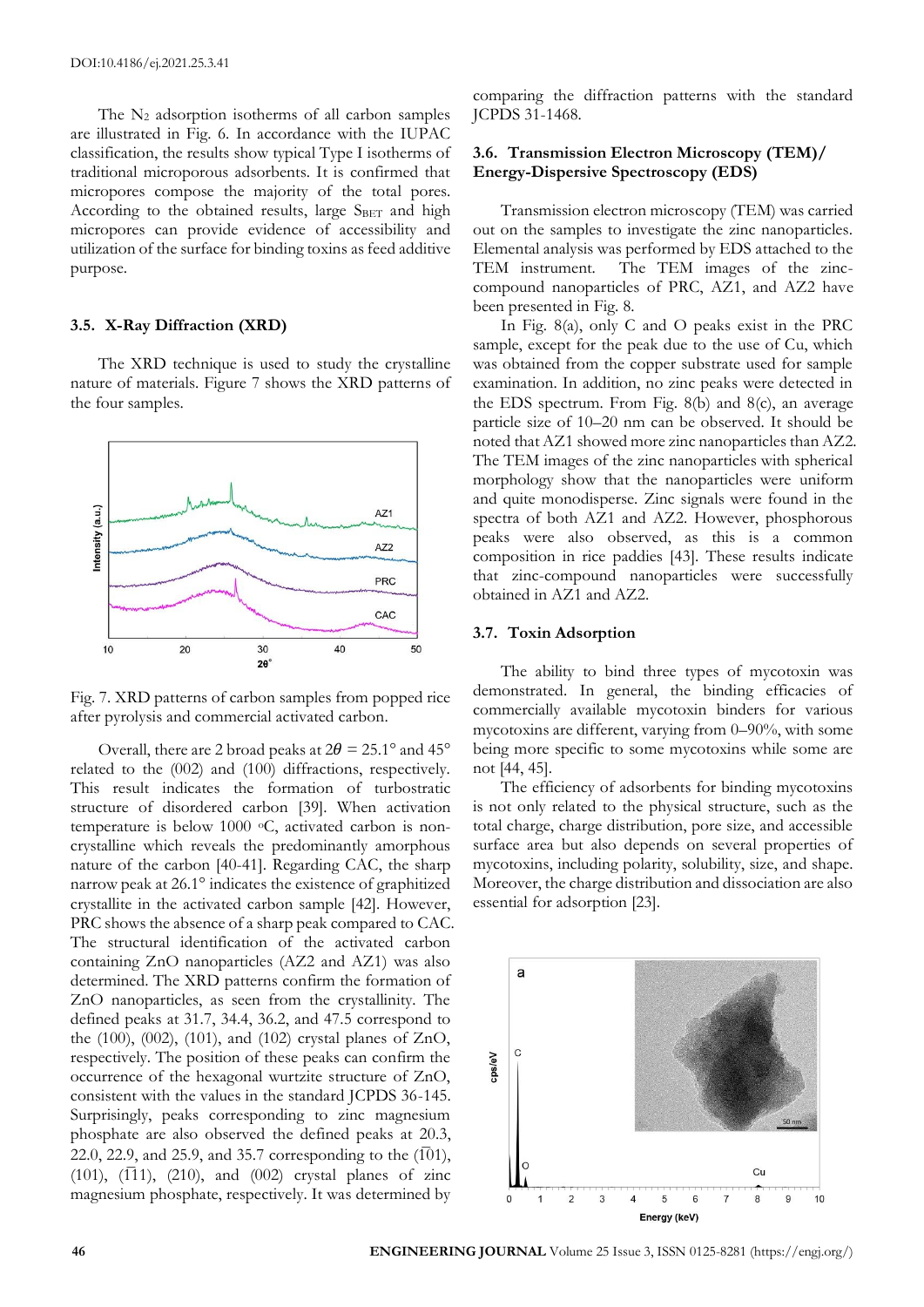

Fig. 8. TEM images of carbon samples (a) PRC show no presence of ZnO nanoparticles; (b) AZ1 and (c) AZ2 demonstrate the presence of ZnO nanoparticles.



Fig. 9. In vitro adsorption of toxins by CAC, PRC, AZ1, and AZ2.

Since mycotoxins have complex molecular structures, the adsorption capacity depends on various factors. The adsorption percentage of 3 different types of toxin is presented in Fig. 9. The adsorption of aflatoxin  $B_1$  by CAC, PRC, AZ1, and AZ2 was 90.02%, 93.54%, 86.64%, and 84.82%, respectively. All samples were shown to have a high affinity for aflatoxin  $B_1$  as they show adsorption efficiencies greater than 80%. Carbon samples were also used for the adsorption of zearalenone. The binding capacities of CAC, PRC, AZ1, and AZ2 were 89.96%, 87.80%, 93.62%, and 93.07%, respectively. The adsorption of fumonisin  $B_1$  by CAC, PRC, AZ1, and AZ2 was 89.07%, 76.09%, 87.06% and 83.14%, respectively. For the fumonisin  $B_1$  adsorption capacity, PRC showed a slightly lower binding capacity than CAC, AZ1, and AZ2. This result should be related to the many polar functional groups in fumonisin  $B_1$ , as PRC was produced without chemical activation. ZnCl<sub>2</sub> was not used to activate for PRC, so there was no Zn complex on the surface of PRC. The experimental adsorption results demonstrate that there was no significant difference among CAC, AZ1, and AZ2, which showed an adsorption capacity is higher than 80% for all mycotoxin types.

The results have been demonstrated the efficacy of activated carbon to bind aflatoxin B1, zearalenone, and Fumonisin B1. Moreover, ZnO nanoparticles has been widely used as an alternative to antibiotics in animal feed. The addition of ZnO nanoparticles can be decreased the incidence of post-weaning diarrhoea in piglets and increased productive performances. The combination of both activated carbon and ZnO nanoparticles could be potential for using as animal feed additives.

### **4. Conclusions**

Activated carbon based on popped rice with the presence of ZnO nanoparticles was successfully prepared. The prepared activated carbon (AZ1 and AZ2) exhibits a high adsorption capacity of MB compared to that of CAC. The activated carbons, including CAC, AZ1, and AZ2, demonstrated a relatively well-developed microporous structure, composing the majority of the total pores. TEM images, which collected with EDS, verified that spherical Zn nanoparticles were successfully obtained on AZ1 and AZ2. Furthermore, the in vitro experiment shows the potential of the activated carbon samples to bind the three main types of mycotoxin found in Thailand, including aflatoxin B1, zearalenone, and fumonisin B1. Activated carbon based on popped rice with ZnO nanoparticles shows promising results for use as an animal feed additive.

#### **Acknowledgement**

This research was financially supported by the 90<sup>th</sup> Anniversary of Chulalongkorn University Scholarship under the Ratchadaphiseksomphot Endowment Fund, Chulalongkorn University (Grant no GCUGR1125611015D).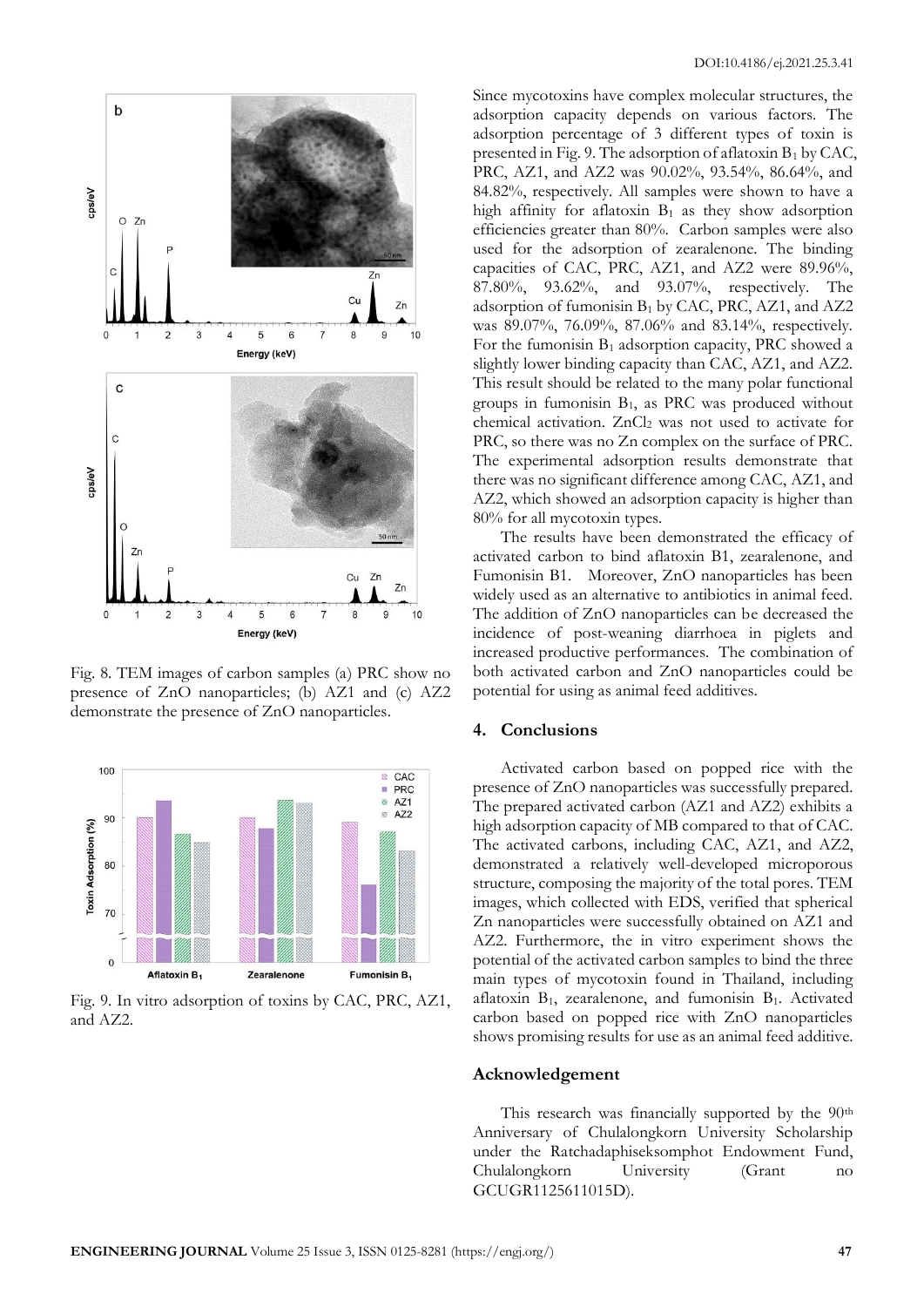## **References**

- [1] S. J. Smyth, P. W. B. Phillips, and D. Castle, *Handbook on Agriculture, Biotechnology and Development.* Cheltenham, UK: Edward Elgar, 2014.
- [2] Thai Rice Exporter Association, "Rice export quantity and value," 2017. [Online]. Available: http://www.thairiceexporters.or.th/statistic\_2017.h tml (accessed 10 April 2018)
- [3] L. Konharn, "Popping mechanism of popped rice," M.S. thesis, Chulalongkorn Univ., Bangkok, Thailand, 2016.
- [4] Z. Zhu, A. Li, S. Zhong, F. Liu, and Q. Zhang, "Preparation and characterization of polymer‐based spherical activated carbons with tailored pore structure," *J. of Appl. Polym. Sci.,* vol. 109, no. 3, pp. 1692-1698, Aug. 2008.
- [5] S. Guo, J. Peng, W. Li, K. Yang, L. Zhang, S. Zhang, and H. Xia, "Effects of  $CO<sub>2</sub>$  activation on porous structures of coconut shell-based activated carbons," *Appl. Surf. Sci.,* vol. 255, no. 20, pp. 8443- 8449, Jul. 2009.
- [6] J. N. Sahu, J. Acharya, and B. C. Meikap, "Optimization of production conditions for activated carbons from Tamarind wood by zinc chloride using response surface methodology," *Bioresour. Technol.,* vol. 101, no. 6, pp. 1974-1982, Mar. 2010.
- [7] J. M. Dias, M. C. M. Alvim-Ferraz, M. F. Almeida, J. Rivera-Utrilla, and M. Sánchez-Polo, "Waste materials for activated carbon preparation and its use in aqueous-phase treatment: A review," *J. of Environ. Manage.,* vol. 85, no. 4, pp. 833-846, Jan. 2007.
- [8] A. Mohammad-Khah and R. Ansari, "Activated charcoal: Preparation, characterization and applications: a review article," *Int. J. Chem. Tech. Res.,* vol. 1, no. 4, pp. 859-864, Jan. 2009.
- [9] Y.-S. Ho, R. Malarvizhi, and N. Sulochana, "Equilibrium isotherm studies of methylene blue adsorption onto activated carbon prepared from Delonix regia pods," *J. of Environ. Prot. Sci*., vol. 3, pp. 111-116, Jan. 2009.
- [10] S. Idris, Y. A. Iyaka, B. E. N. Dauda, M. M. Ndamitso, and M. T. Umar, "Kinetic study of utilizing groundnut shell as an adsorbent in removing chromium and nickel from dye effluent," *Chem. Sci. Int. J.*, vol. 2, no.1, pp. 12-24, Mar. 2012.
- [11] D. Cuhadaroglu and O. A. Uygun, "Production and characterization of activated carbon from a bituminous coal by chemical activation," *Afr. J. of Biotechnol.,* vol. 7, no. 20, Oct. 2008.
- [12] M. A. Yahya, Z. Al-Qodah, and C. Z. Ngah, "Agricultural bio-waste materials as potential sustainable precursors used for activated carbon production: A review," *Renew. Sustain. Energ. Rev.,* vol. 46, pp. 218-235, Jun. 2015.
- [13] L. M. Berglund, T. H. DeLuca, and O. Zackrisson, "Activated carbon amendments to soil alters

nitrification rates in Scots pine forests," *Soil. Biol. Biochem.,* vol. 36, no. 12, pp. 2067-2073, Dec. 2004.

- [14] T. J. Bandosz, *Activated Carbon Surfaces in Environmental Remediation*. San Diego, CA: Elsevier, 2006.
- [15] R. Madhu, K. V. Sankar, S. M. Chen, and R. K. Selvan, "Eco-friendly synthesis of activated carbon from dead mango leaves for the ultrahigh sensitive detection of toxic heavy metal ions and energy storage applications," *RSC Adv.,* vol. 4, p. 1225, Oct. 2014.
- [16] Y. Yang, K.Chiang, and N. Burke, "Porous carbonsupported catalysts for energy and environmental applications: A short review," *Catal. Today,* vol. 178, no. 1, pp. 197-205, Dec. 2011.
- [17] T. Brousse, P.-L. Taberna, O. Crosnier, R. Dugas, P. Guillemet, Y. Scudeller, Y. Zhou, F. Favier, D. Bélanger, and P. Simon, "Long-term cycling behavior of asymmetric activated carbon/MnO<sub>2</sub> aqueous electrochemical supercapacitor," *J. of Power Sources,* vol. 173, no. 1, pp. 633-641, 2007.
- [18] M. E. Zain, "Impact of mycotoxins on humans and animals," *J. of Saudi Chem. Soc.,* vol. 15, no. 2, pp. 129- 144, 2011.
- [19] W. L. Bryden, "Mycotoxin contamination of the feed supply chain: Implications for animal productivity and feed security," *Anim. Feed Sci. Technol.,* vol. 173, no. 1-2, pp. 134-158, 2012.
- [20] Council for Agricultural Science and Technology, *Mycotoxins: Economic and Health Risks*. Ames, IA: CAST, 1989.
- [21] M. Adams and Y. Motarjemi, *Basic Food Safety for Health Workers*, Geneva: Switzerland: WHO, 1999.
- [22] F. Galvano, A. Piva, A. Ritieni, and G. Galvano, "Dietary strategies to counteract the effects of mycotoxins: a review," *J. Food Prot.,* vol. 64, no. 1, pp. 120-131, 2001.
- [23] N. H. Phuong, N. Q. Thieu, B. Ogle, and H. Pettersson, "Aflatoxins, fumonisins and zearalenone contamination of maize in the southeastern and central highlands provinces of Vietnam," *Agriculture,* vol. 5, no. 4, pp. 1195-1203, 2015.
- [24] A. Kolosova and J. Stroka, "Substances for reduction of the contamination of feed by mycotoxins: A review," *World Mycotoxin J.,* vol. 4, no. 3, pp. 225-256, 2011.
- [25] R. Raguvaran, A. Manuja, and B. K. Manuja, "Zinc oxide nanoparticles: Opportunities and challenges in veterinary sciences," *Immunome Res,* vol. 11, no. 2, 2015.
- [26] S. Maisont and W. Narkrugsa, "Effects of some physicochemical properties of paddy rice varieties on puffing qualities by microwave "ORIGINAL". *Agric. Nat. Resour.*, vol. 43, no. 3, pp. 566-575, 2009.
- [27] M. Simsrisakul, "Important factors affecting puffing quality of paddy and properties of puffed rice flour".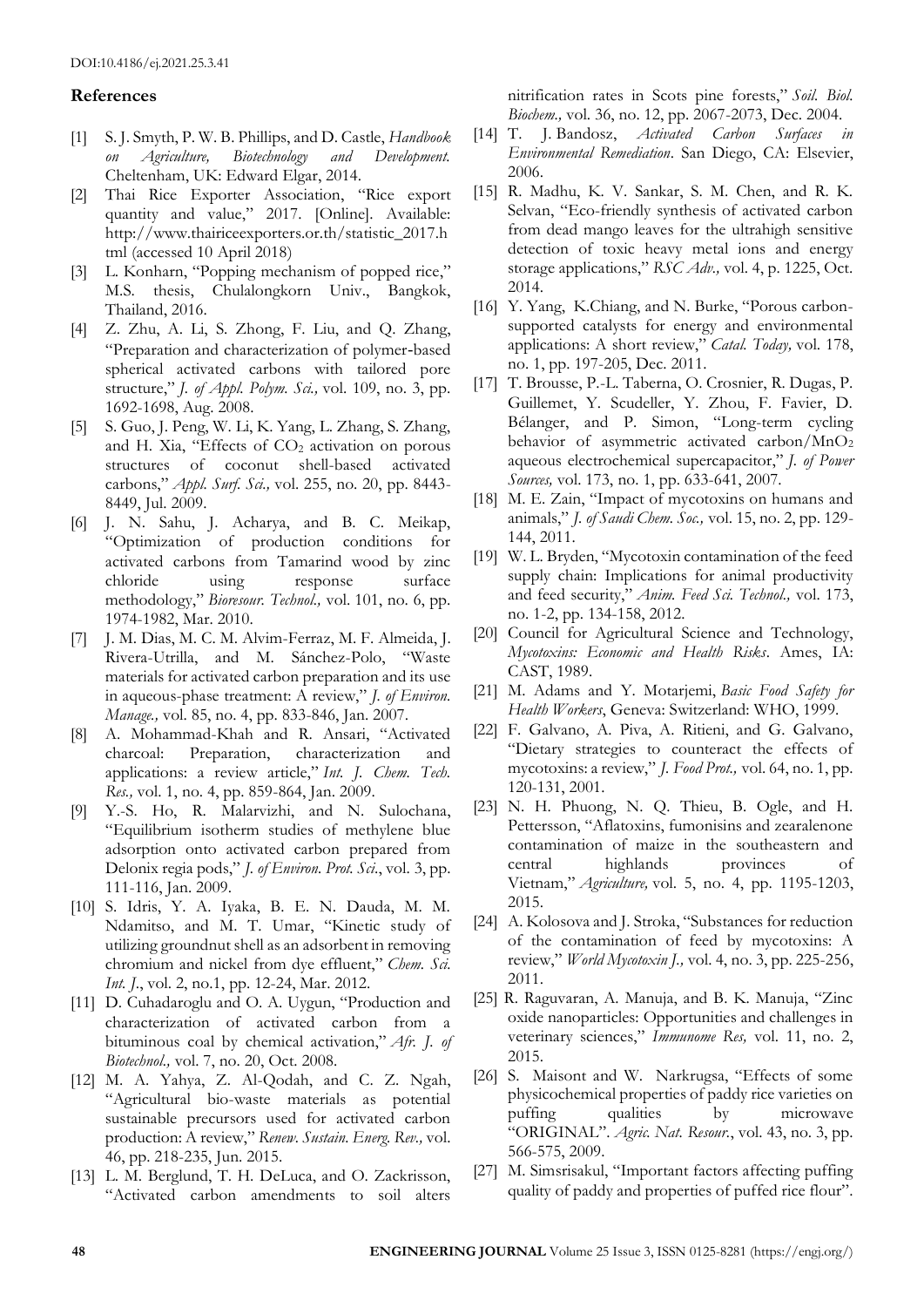M.S. Thesis. Chulalongkorn University. Bangkok, Thailand, 1991.

- [28] A. Arkhipov, C. Becker, D. Bergamo, V. Demtchouk, A. M. Freddo, E. Kreider, M. Lee, J. Montalbano, D. Richards, E. So, J. Wang, P. Quinn, and S. Warner, "Popping under pressure: The physics ofpopcorn," 2005. Available: [https://depts.drew.edu/](https://depts.drew.edu/%20govschl/)  [govschl/N](https://depts.drew.edu/%20govschl/)JGSS2005/Journal/TeamPapers/T3\_Po pcorn.pdf
- [29] C. Solanki, N. Indore, D. Mridula, and K. Nanda, "Microwave vs conventional popping system: A comparative evaluation for maize popping," *Int. J. Chem. Stud.*, vol. 6, no. 6, pp. 176-181, 2018.
- [30] G. Mishra, D. C. Joshi, and B. K. Panda, "Popping and puffing of cereal grains: A review," *J. grain processing storage,* vol. 1, no. 2, pp. 34-46, 2014.
- [31] C. Kong, S. Y. Shin, and B. G. Kim, "Evaluation of mycotoxin sequestering agents for aflatoxin and deoxynivalenol: An in vitro approach," *SpringerPlus,* vol. 3, no. 1, pp. 346, 2014.
- [32] S. Boisen and J. A. Fernández, "Prediction of the total tract digestibility of energy in feedstuffs and pig diets by in vitro analyses," *Anim. Feed Sci. Technol.,* vol. 68, no. 3-4, pp. 277-286, 1997.
- [33] S. S. Nardekar and R. D. Kale, "Degradation of methylene blue dye using activated carbon obtained from bio-waste," *Int. j. res. appl. sci. eng. technol.*, Vol. 5, no. 11, pp. 2050-2054, 2017.
- [34] F. Zhang, J. Lan, Y. Yang, T. Wei, R. Tan, and W. Song, "Adsorption behavior and mechanism of methyl blue on zinc oxide nanoparticles," *J. Nanopart. Res.,* vol. 15, no. 11, pp. 2034, 2013.
- [35] M. J. Iqbal and M. N. Ashiq, "Adsorption of dyes from aqueous solutions on activated charcoal," *J. Hazard. Mat.*, vol. 139, no. 1, pp. 57-66, 2007.
- [36] P. Lespade, R. Al-Jishi, and M. S. Dresselhaus, "Model for Raman scattering from incompletely graphitized carbons," *Carbon,* vol. 20, no. 5, pp. 427- 431, 1982.
- [37] P. Nisawa-Anutaraphan, "Preparation of activated carbon from rice via microwave-induced ZnCl<sup>2</sup>

activation," M.S. Thesis. Chulalongkorn University. Bangkok, Thailand, 2018.

- [38] A. Kolosova and J. Stroka, "Substances for reduction of the contamination of feed by mycotoxins: A review," *World Mycotoxin J.,* vol. 4, no. 3, pp. 225-256, 2011.
- [39] T. H. Liou, "Development of mesoporous structure and high adsorption capacity of biomass-based activated carbon by phosphoric acid and zinc chloride activation," *Chem. Eng. J.*, vol. 158, no. 2, pp. 129-142, 2010.
- [40] J. Zhao, L. Yang, F. Li, R. Yu, and C. Jin, "Structural evolution in the graphitization process of activated carbon by high-pressure sintering," *Carbon*, vol. 47, no. 3, pp. 744-751, 2009.
- [41] J. Xu, L. Chen, H. Qu, Y. Jiao, J. Xie, and G. Xing, "Preparation and characterization of activated carbon from reedy grass leaves by chemical activation with H3PO4," *Appl. Surf. Sci.,* vol. 320, pp. 674-680, 2014.
- [42] A. Dandekar, R. T. K. Baker, and M. A. Vannice, "Characterization of activated carbon, graphitized carbon fibers and synthetic diamond powder using TPD and DRIFTS," *Carbon,* vol. 36, no. 12, pp. 1821-1831, 1998.
- [43] F. Wang, T. Rose, K. Jeong, T. Kretzschmar, and M. Wissuwa, "The knowns and unknowns of phosphorus loading into grains, and implications for phosphorus efficiency in cropping systems," *J. Exp. Bot.,* vol. 67, no. 5, pp. 1221-1229, 2016.
- [44] A. Huwig, S. Freimund, O. Käppeli, and H. Dutler, "Mycotoxin detoxication of animal feed by different adsorbents," *Toxicology Lett.,* vol. 122, no. 2, pp. 179- 188, 2001.
- [45] K. A. Dawson, J. E. F. F. Evans, and M. Kudupoje, "Understanding the adsorption characteristics of yeast cell wall preparations associated with mycotoxin binding," in *Science and Technology in the Feed Industry.* Nottingham University Press: Nottingham, UK, pp. 169-181, 2001.



**Duangporn Saramas** was born in Bangkok, Thailand, in 1980. She received her B.Eng. degree in Chemical Engineering from King Mongkut's University of Technology Thonburi. She received her M.Sc. degree in Polymer Science from The Petroleum and Petrochemical College, Chulalongkorn University, and M.M. degree in Management and Strategy from The College of Management, Mahidol University. Dr. Saramas obtained her Ph.D. degree in Technopreneurship and Innovation Management Program from Graduate School, Chulalongkorn University.

She has worked in the petrochemical business with experience in several functions including product development, customer technical service, marketing, and sales. Her research interests include nanomaterials, polymer composites/nanocomposites, and polymer processing.